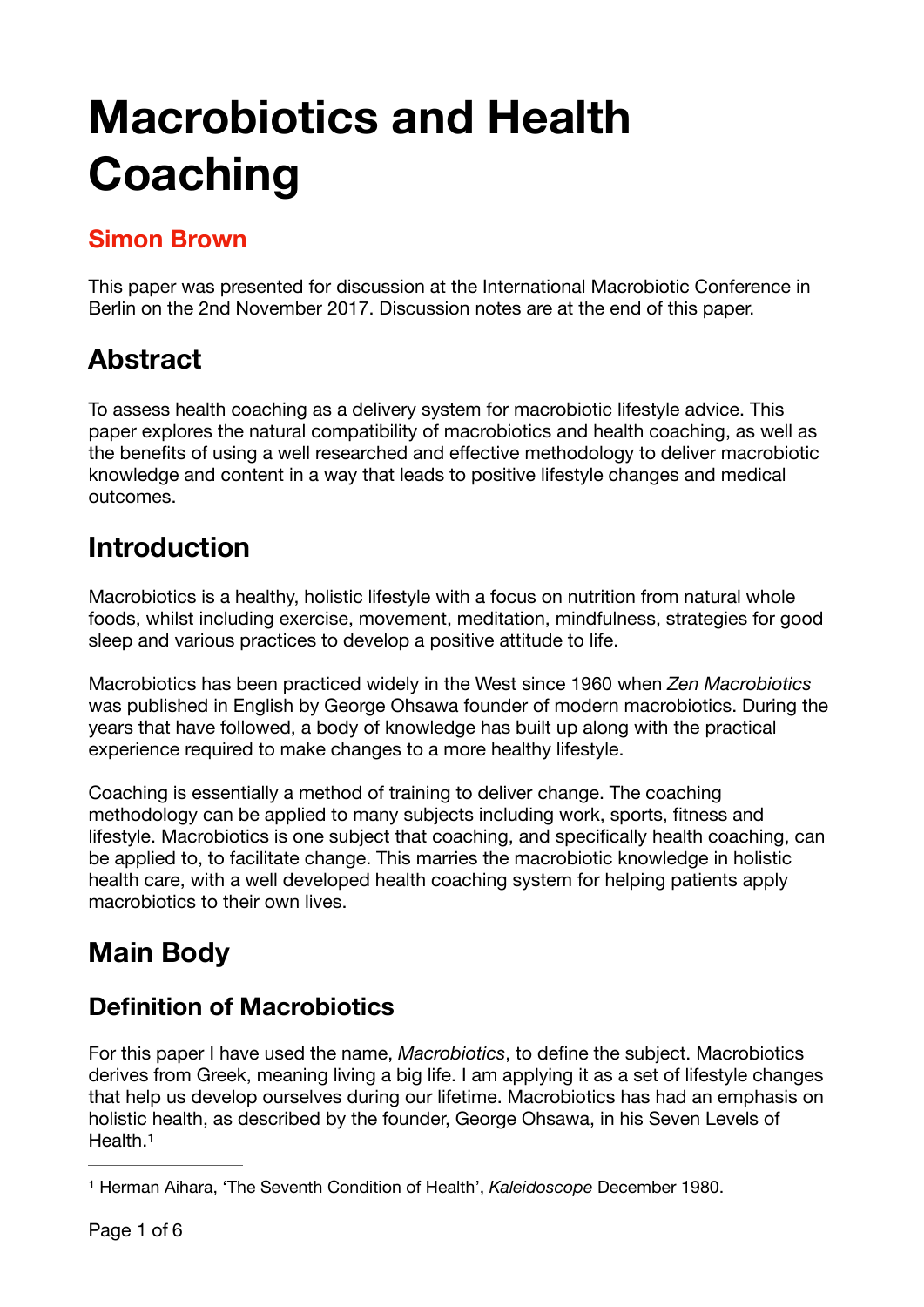#### **Definition of Health Coaching**

<span id="page-1-2"></span>Health coaching can be defined as; Helping patients gain the knowledge, skills, tools and confidence to become active participants in their care so that they can reach their selfidentified health goals.<sup>2</sup>

#### **Delivery of Macrobiotic Health Coaching**

Interaction between macrobiotic health coach and patient can be in person, via phone or various forms of internet-based communication.

In addition various health coaching apps can be used to help track changes in health, calculate progress towards targets and remind patients of actions. These typically track weight, blood pressure, activity in the form of steps, exercise, meditation, sleep, and quality of life. When connected with a health tracking device, such as a Fitbit, there is greater scope for automatic measuring and recording of health factors. This can provide the health coach and patient with more information and may help the health coaching process.

#### **Key Principles of Health Coaching**

<span id="page-1-3"></span>The following list has been published in a Clinical Trail of Integrative Health Coaching.<sup>[3](#page-1-1)</sup>

- 1. The patient is the best source of information for personal behavior change strategies.
- 2. Education is provided when the patient is ready.
- 3. Goals are aligned with the patient's vision of health and personal values.
- 4. Emphasis is placed on how to change behavior, not why current behaviors exist.
- 5. Plans are established for how to deal with setbacks.
- 6. The coach reinforces accountability using the patient's own values and stories.
- 7. Only the patient is able to choose goals that are the most motivating.
- 8. Priorities are established balancing long-term vision and what is most salient in the patient's present life.
- 9. Patience and belief in the patient are critical to establish trust in the coaching relationship.
- 10. Coaches guide patients in linking behavior change to their life purpose.

#### **Health Coaching Process**

Macrobiotic health coaching can be simplified to 6 steps.

<span id="page-1-0"></span><sup>&</sup>lt;sup>[2](#page-1-2)</sup> Heather D. Bennett, Eric A. Coleman, Carla Parry, Thomas Bodenheimer, and Ellen H. Chen, 'Health Coaching for Patients With Chronic Illness', *Fam Pract Manag.* 2010 Sep-Oct;17(5):24-29. http://www.aafp.org/fpm/2010/0900/p24.html#fpm20100900p24-bt1

<span id="page-1-1"></span><sup>&</sup>lt;sup>[3](#page-1-3)</sup> R. Q. Wolever, M. Dreusicke, J. Fikkan, T. V. Hawkins, S. Yeung, J. Wakefield, L. Duda, P. Flowers, C. Cook and E. Skinner, 'Integrative Health Coaching for Patients With Type 2 Diabetes: A Randomized Clinical Trial', *The Diabetes Educator* 2010 36: 629 originally published online 9 June 2010 DOI: 10.1177/0145721710371523. [http://journals.sagepub.com/doi/abs/](http://journals.sagepub.com/doi/abs/10.1177/0145721710371523) [10.1177/0145721710371523](http://journals.sagepub.com/doi/abs/10.1177/0145721710371523)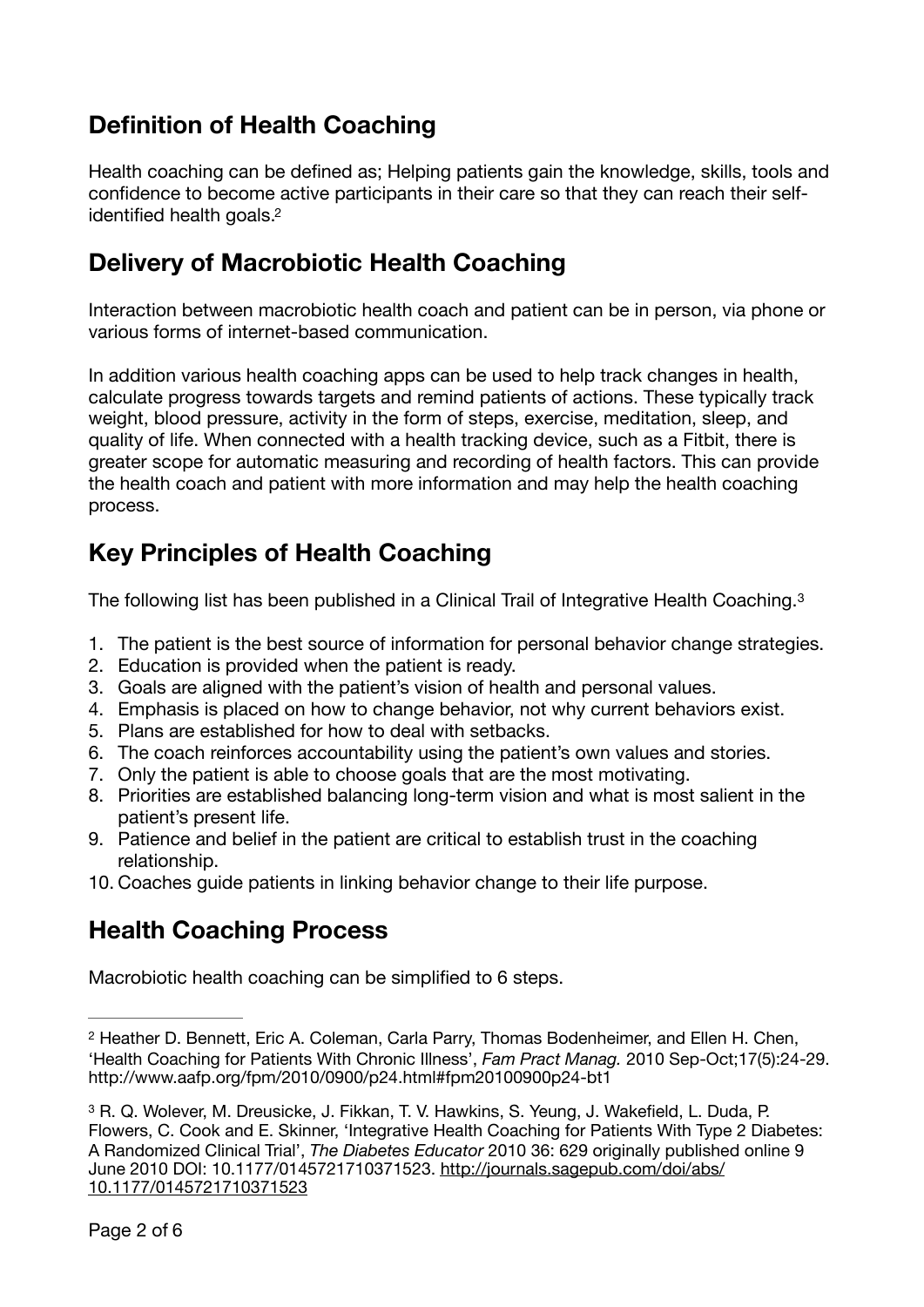- 1. Educate the patient about their health issues and potential natural, holistic solutions.
- 2. Guide the patient through the process of creating their own action plan.
- 3. Help the patient agree to realistic targets. Ideally the targets would be numerical.
- 4. Agree a start date.
- 5. Agree a time period that the patient can realistically commit to. This might lead to revision of the targets if the time period is too short to realistically achieve chosen targets.
- 6. Agree a support and review process.

### **Training Macrobiotic Health Coaches**

Macrobiotic training courses have tended to focus on macrobiotics in terms of cooking, principles, philosophy, lifestyle changes and practice. This training would be enhanced if the students have a clear effective method to deliver their macrobiotic knowledge to patients. Training in health coaching would provide a structure for students to start working with patients.

#### **Compatibility of Macrobiotics and Health Coaching**

George Ohsawa, the founder of modern macrobiotics, wrote of a set of principles that contribute to the healing process. These include;

- <span id="page-2-3"></span>1. Self responsibility - Many a man wishes to be cured by others or by some mechanical device, all the while bypassing his own involvement and personal responsibility.[4](#page-2-0)
- 2. Thinking for ourselves Ohsawa's favorite motto was "Non Credo" ("don't believe"), always see for yourself. For him, unhappiness was the result of poor thinking ability. He gave students two to three questions every day and expected answers or reports the next morning. He told us not to be imitators. If students answered his questions using someone else's idea or writing, he gave them a minus mark, even if it was the right answer. He was happier if the answer was a student's own thinking, even if it was wrong.<sup>[5](#page-2-1)</sup>
- <span id="page-2-5"></span><span id="page-2-4"></span>3. Education - Educational: Improvement of judgment to enable man to establish and maintain personal control of his physical health.[6](#page-2-2)

George Ohsawa's student Michio Kushi wrote about;

4. Self-reflection - Sickness is actually a sign that some aspect of our daily lives is causing us to become out of alignment with nature. In one sense, it offers an opportunity to step back and reassess our thinking and actions, and to, hopefully, make the necessary corrections. In macrobiotics, this type of evaluation is known as

<span id="page-2-0"></span>George Ohsawa, Edited by Carl Ferre, *Essential Ohsawa*, (George Ohsawa Macrobiotic [4](#page-2-3) Foundation 1994) Page 62.

<span id="page-2-1"></span>[<sup>5</sup>](#page-2-4) George Ohsawa, Edited by Carl Ferre, *Essential Ohsawa*, (George Ohsawa Macrobiotic Foundation 1994) Page 2.

<span id="page-2-2"></span>George Ohsawa, Edited by Carl Ferre, *Essential Ohsawa*, (George Ohsawa Macrobiotic [6](#page-2-5) Foundation 1994) Page 55. Page 3 of 6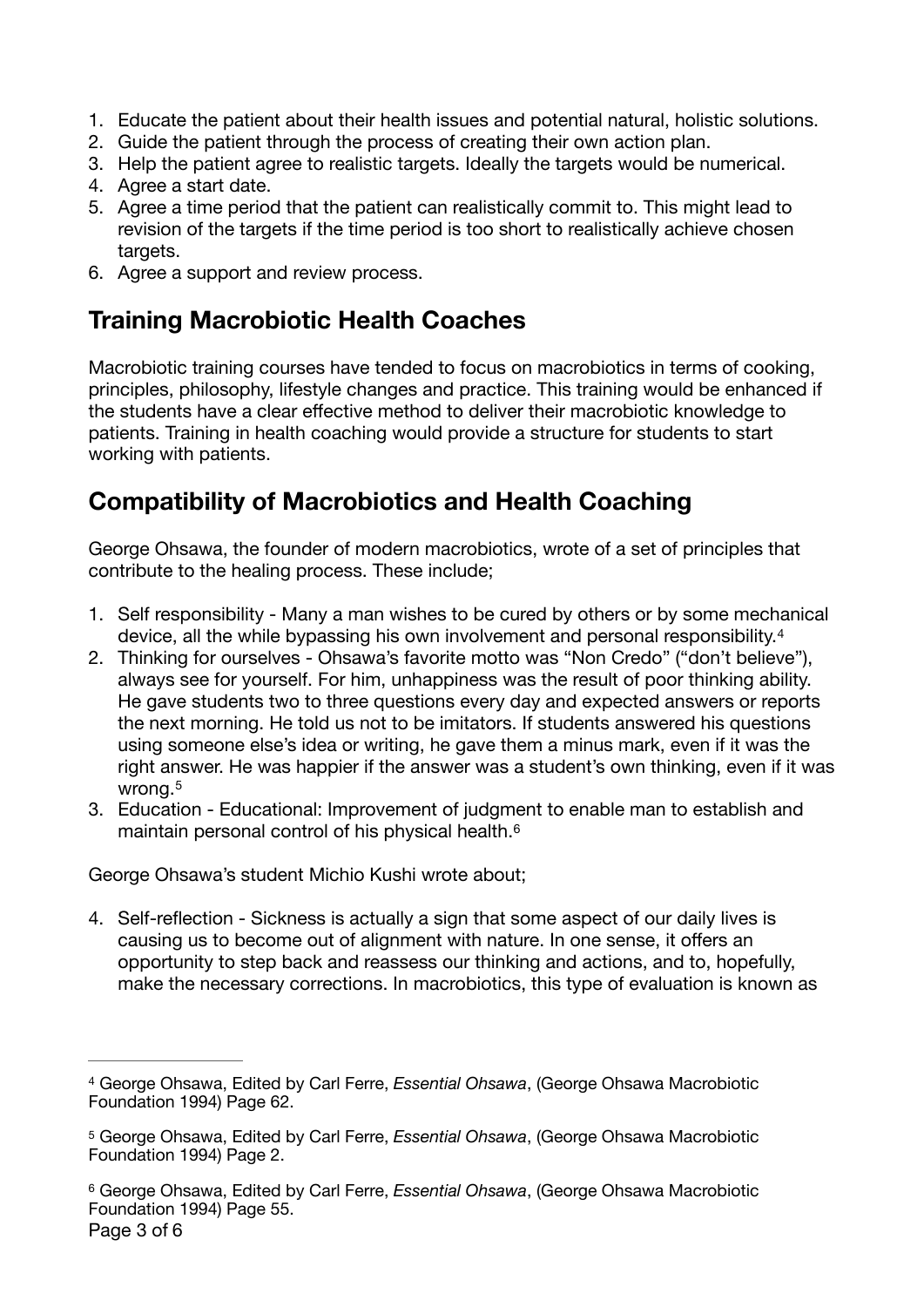<span id="page-3-4"></span>self-reflection, and it is an essential part of the recovery process.<sup>[7](#page-3-0)</sup>

The health coaching process encourages patients to;

- 1. Take responsibility by making lifestyle changes that will result in improvements to their health.
- 2. Think for themselves and be actively involved in planning out their own healing process.
- 3. Engage in an educational process that leads to greater understanding about their health issues and options to heal themselves.
- 4. Adopt an ongoing process of self reflection to connect lifestyle changes with changes in health.

#### **Research on the Efficacy of Health Coaching**

In a study of diabetes patients, improvements in the coaching group alone were observed for self-reported adherence, exercise frequency, stress, and perceived health status. Coaching participants with elevated baseline HBA1C ( $\geq$ 7%) significantly reduced their  $HBA1C.8$  $HBA1C.8$ 

<span id="page-3-6"></span><span id="page-3-5"></span>A study into the long-term effects of health coaching concluded that "most improved clinical outcomes persisted one year after the completion of the health coaching intervention.["](#page-3-2)<sup>[9](#page-3-2)</sup> This suggests that once learnt, positive, healthy behaviours will persist. This patient empowerment approach is summed up by the adage - Don't give a man fish, teach him how to fish.

<span id="page-3-7"></span>An article published by the Teleosis Institute provide references to a number of research projects suggesting that health coaching is effective in providing improved outcomes for cardiovascular disease , diabetes, cancer pain and asthma[.10](#page-3-3)

<span id="page-3-0"></span>Michio Kushi with Edward Esko, *Cancer Towards Preventing and Controlling Cancer with Diet* [7](#page-3-4) *and Lifestyle*, (Avery 1981) Page 15

<span id="page-3-1"></span><sup>&</sup>lt;sup>[8](#page-3-5)</sup> R. Q. Wolever, M. Dreusicke, J. Fikkan, T. V. Hawkins, S. Yeung, J. Wakefield, L. Duda, P. Flowers, C. Cook and E. Skinner, 'Integrative Health Coaching for Patients With Type 2 Diabetes: A Randomized Clinical Trial', *The Diabetes Educator* 2010 36: 629 originally published online 9 June 2010 DOI: 10.1177/0145721710371523. [http://journals.sagepub.com/doi/abs/](http://journals.sagepub.com/doi/abs/10.1177/0145721710371523) [10.1177/0145721710371523](http://journals.sagepub.com/doi/abs/10.1177/0145721710371523)

<span id="page-3-2"></span>[<sup>9</sup>](#page-3-6) Anjana E. Sharma, Rachel Willard-Grace, Danielle Hessler, Thomas Bodenheimer, David H. Thom, 'What Happens After Health Coaching? Observational Study 1 Year Following a Randomized Controlled Trial', *Ann Fam Med* 2016;14:200-207. doi: 10.1370/afm.1924. [http://](http://www.annfammed.org/content/14/3/200.full.pdf+html) [www.annfammed.org/content/14/3/200.full.pdf+html](http://www.annfammed.org/content/14/3/200.full.pdf+html)

<span id="page-3-3"></span>Joel Kreisberg, 'HEALTH COACHING EVIDENCE FROM RESEARCH', *Teleosis Institute October* [10](#page-3-7) *8, 2015.* <https://www.teleosis.org/2015/10/08/health-coaching-evidence-from-research/> Page 4 of 6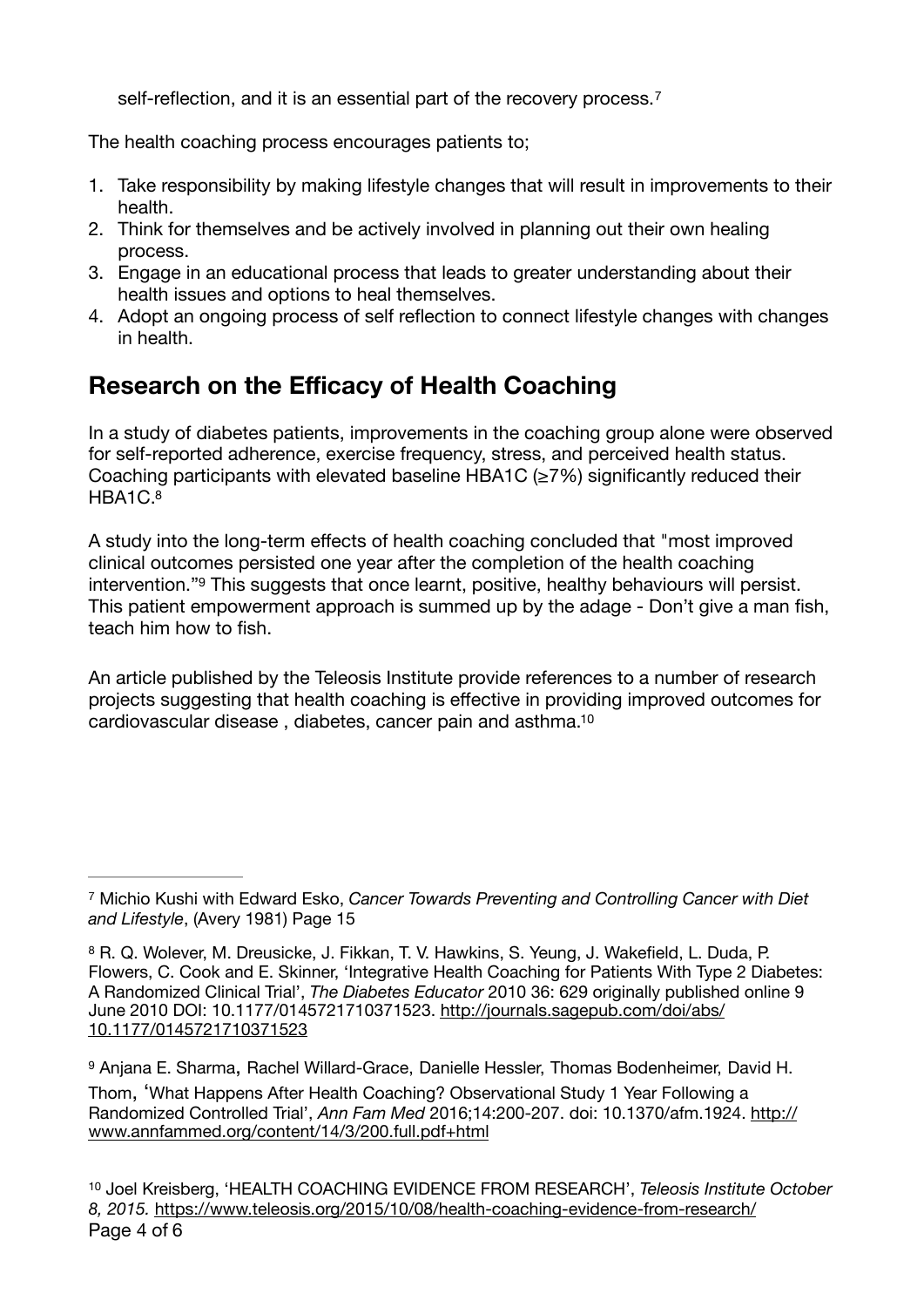#### **Potential Challenges for the Macrobiotic Community**

The health coach process involves giving more power to the patient and respecting their choices. It is less prescriptive than the model of the counsellor advising the patient. More time is often required for the health coaching process. For example one and a half to two hours may be required, compared to the one hour appointments that have been used for the counselling model. There needs to be an on-going contact with the patient to review progress towards targets, help with patient issues, and provide support and motivation.

## **Conclusion**

Health coaching is an efficient delivery system for macrobiotic content that has been shown to be effective in helping patients make sustainable healthy changes to their lives. In addition it is a process that is easy to teach to students during macrobiotic courses and provides students with a well established process to promote their work and begin the process of helping patients make positive lifestyle changes.

Health coaching is becoming well accepted among medical professionals as a valid method to help patients make holistic lifestyle changes. Changes to diet, exercise, sleep and reducing stress are increasingly seen as important in the treatment of diabetes, HBP, high cholesterol, obesity and various digestive ailments, including IBS, constipation and stomach acidity. Health coaches provide a low cost solution in helping patients avoid expensive medical treatments and the side effects of long term medication.

Macrobiotic health coaches are likely to find it easier to partner with doctors, health organisations and companies, using wide range of research to validate the efficacy of their macrobiotic health coaching. In addition as health coaching becomes more widely accepted as an effective methodology, potential patients better understand the process by which they will interact with a macrobiotic health coach. This demystifies the process and helps engender confidence in the macrobiotic health coach.

## **Acknowledgements**

Carl Ferré, president of the George Ohsawa Macrobiotic Foundation and publisher of *Macrobiotics Today,* for providing reference material. [www.OhsawaMacrobiotics.com](http://www.OhsawaMacrobiotics.com)

## **About the Author**

Simon Brown was director of London's Community Health Foundation 1986-1993, is the current chair of the Macrobiotic Association, author of *Modern Day Macrobiotics, Macrobiotics For Life* and *The Feng Shui Life Coach.* He helped organise international conferences for Macrobiotic Teachers since 2007. Simon worked with Diabetacare from 2015 to 2017 helping to introduce holistic interventions to patients with diabetes through training Diabetes Specialist Nurses as Diabetes Health Coaches. He also project managed the development of a diabetes health coaching app to help patients manage and track their blood glucose.

[simon@chienergy.co.uk](mailto:simon@chienergy.co.uk) [www.chienergy.co.uk](http://www.chienergy.co.uk)

Page 5 of 6